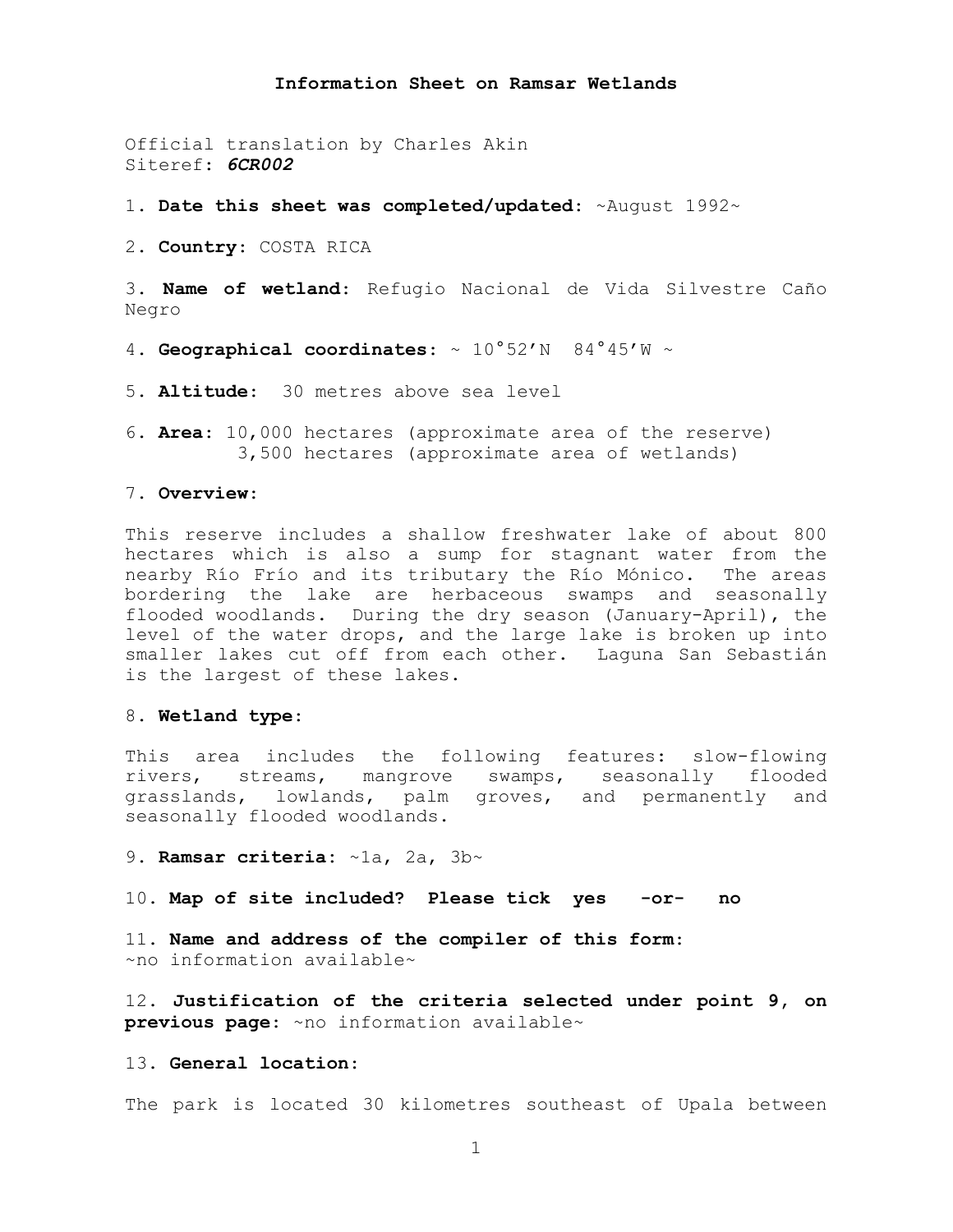the counties of Los Chiles and Guatuso in the province of Alajuela.

# 14. **Physical features**: ~no information available~

### 15. **Hydrological values**: ~no information available~

### 16. **Ecological features**:

The region of Caño Negro is classified as transitional between humid and semi-humid tropical forest. The average annual precipitation is 2800 mm. Situated between the monsoon climate of the Pacific lowlands and the year-round humid climate of the Caribbean coast, this region is the only region in Costa Rica of true zonal precipitation. There is rain every month, but from January to April there is less than 100 mm of rain, and in March and April there is usually less than 25 mm of rain. During these two months, the soil on the slopes drys out, and the forest is semi-deciduous. But owing to a high water table, the forest in the lowlands is always green.

## 17. **Noteworthy flora**:

Up to 50 per cent of the lowlands where the Caño Negro mangroves are found is poorly drained and subject to repeated flooding by the rivers. Because of this, there are patches of *yolillo* (*Raphia taedigera*) that grow abundantly in the shallow water and a mixture of communities dominated by tall reeds, grasses and scattered trees. Because the soil is clay and hydromorphic, swamps and marshes cover large areas to the south and northeast of the lake with palm groves. Slightly higher ground, formerly covered with forest, occupies a third of the northwest shore.

Water lilies (*Nymphaea acuatica*) in deeper water and water cloves (*Jussieva repens*) in association in shallow water with water lilies and a species of *Cyanophita* are found in the reserve. There is also a species of free-floating *Salvinia*. Along the shallow borders, there is a *Polygonum* and several species of reeds and grasses that, in combination with green algae and other microscopic aquatic plants, provide basic food for millions of small animals such as insect larvae and frogs that are eaten by the waterfowl and fish.

# 18. **Noteworthy fauna**:

Until now, more than 230 species of birds have been recorded in the Caño Negro mangrove including resident waders and migrating ducks from North America. The marshes of Caño Negro are a link in the chain of regional sites (Costa Rica and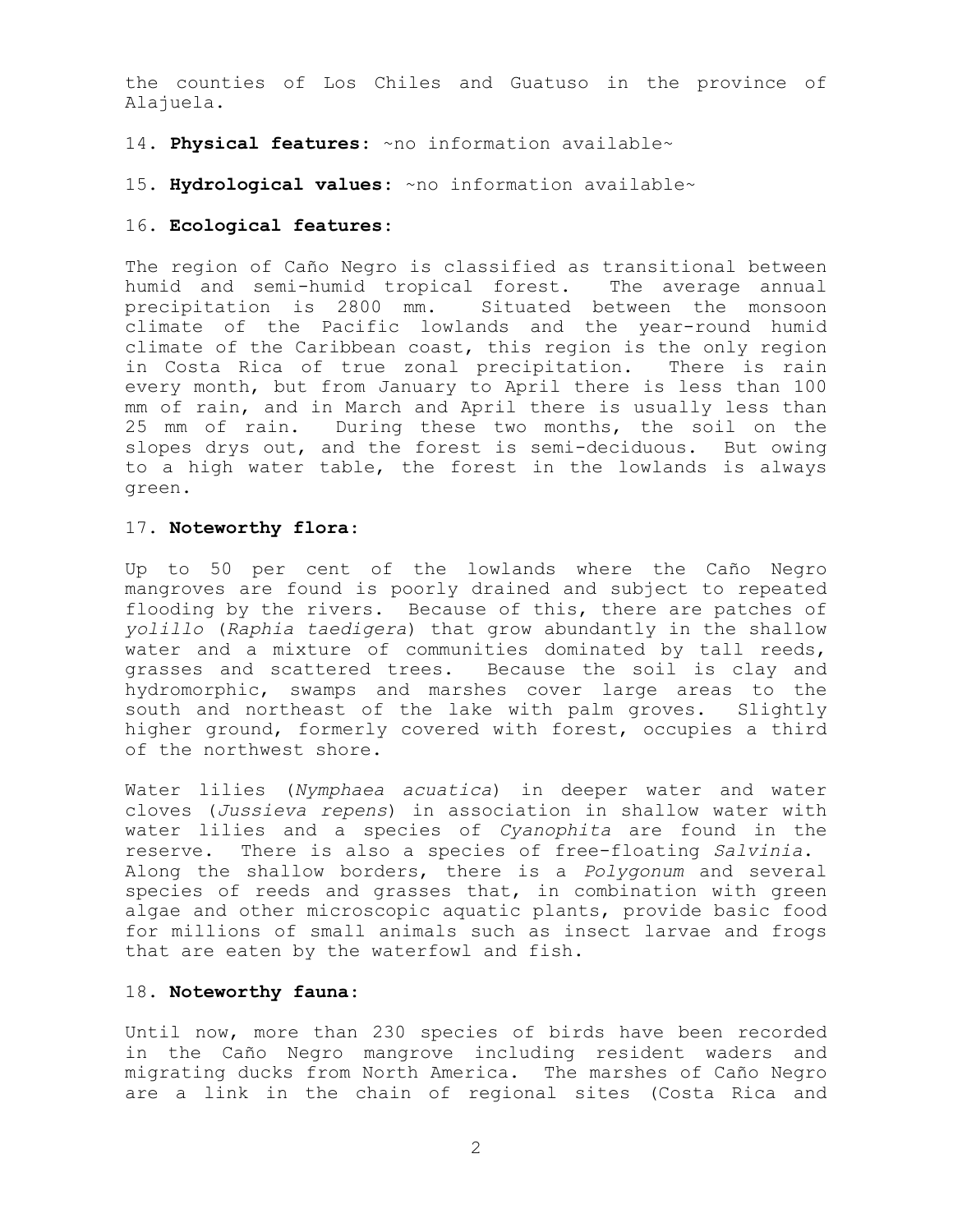Nicaragua) that waterfowl frequent. It has been proven that there is an established flyway between Bajos del Tempisque, Caño Negro and the lower and middle courses of the Río San Juan used almost constantly.

In Caño Negro, there is a large population of caimans (*Caiman crocodilus fuscus*). It is also the favoured and almost exclusive habitat of the *pez gaspar* (*Atractosteus tropicus*) considered to be a living fossil. During the months of June and July, several couples of *galan sin ventura* (*Jabiru mycteria*) are found here, a species threatened with extinction and considered the largest bird in the Western hemisphere.

Annex I contains an extensive list of mammals, birds and reptiles found at the reserve.

19. **Social and cultural values**: ~no information available~

20. **Land tenure/ownership of**: ~no information available~

21. **Current land use**: ~no information available~

22. **Factors (past, present or potential) adversely affecting the site's ecological character, including changes in land use and development projects**:

Long before Caño Negro was declared a wildlife reserve, the local inhabitants joined Río Frío to the lake with artificial canals. A large part of the sediment carried by the river has entered the lake producing a sharp drop in the depth of the water with a resulting negative influence on some species.

23. **Conservation measures taken**: ~no information available~

24. **Conservation measures proposed but not yet implemented**: ~no information available~

25. **Current scientific research and facilities**: ~no information available~

26. **Current conservation education**: ~no information available~

27. **Current recreation and tourism**: ~no information available~

28. **Jurisdiction**: ~no information available~

29. **Management authority**: ~no information available~

30. **Bibliographical references**:

Meza Ocampo, T.A. 1988. Areas silvestres de Costa Rica. San